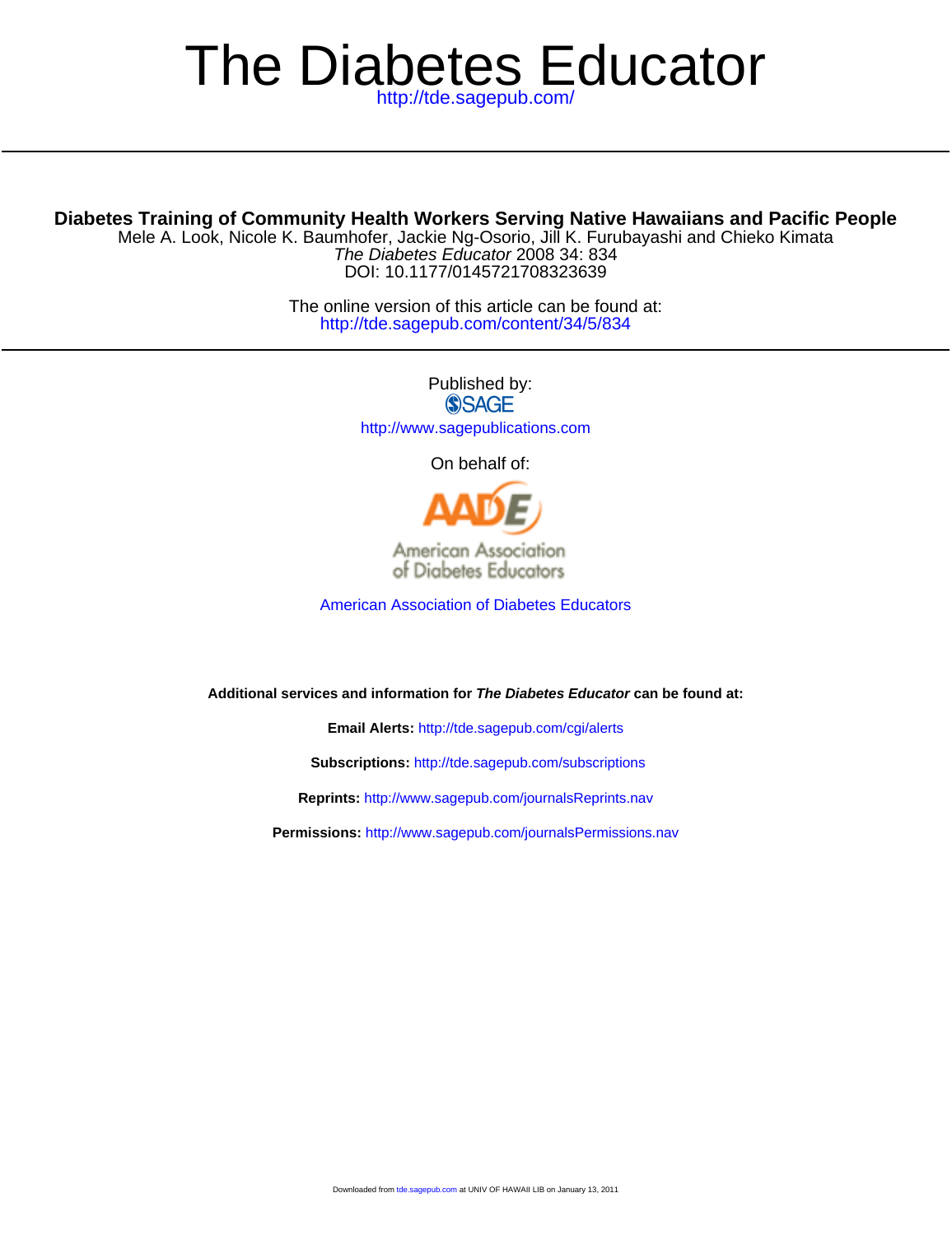#### 834

# Diabetes Training of Community Health Workers Serving Native Hawaiians and Pacific People



Mele A. Look, MBA Nicole K. Baumhofer, MA Jackie Ng-Osorio, MPH Jill K. Furubayashi, BS Chieko Kimata, RN, PhD

From the Center for Native and Pacific Health Disparities Research, Department of Native Hawaiian Health, John A. Burns School of Medicine, University of Hawai'i, Honolulu, Hawai'i.

Correspondence to Mele Look, MBA, Department of Native Hawaiian Health, John A. Burns School of Medicine, University of Hawai'i, 651 Ilalo Street, MEB 307H, Honolulu, HI 96813 (mele@hawaii.edu).

Acknowledgments: This project was supported in part by the National Institutes for Health, National Center of Minority Health and Health Disparities (P20MD000173) and National Center for Research Resources (G12RR0030). The authors extend mahalo piha to Dr Marjorie Mau, Nia Aitaoto, Shelia Beckham, Napualani Spock, and Keanuenue Washburn. Also mahalo loa is tendered to Wai'anae Coast Comprehensive Health Care Centers, Papa Ola Lōkahi, and the Hawai'i Primary Care Association.

#### DOI: 10.1177/0145721708323639

# Purpose

Training of community health workers (CHWs) serving Native Hawaiian and Pacific People about diabetes prevention, control, and management was identified as a priority in a needs assessment of health agencies in Hawai'i.

# **Methods**

Principles from Community-Based Participatory Research provided a framework to develop and implement a 4-hour training curriculum. The curriculum developers incorporated teaching strategies shown to be effective with this population and included culturally relevant material. Nineteen health organizations participated in the training that reached 111 CHWs over a 3-year period.

# Results

Based on comparison of pre- and post-diabetes knowledge test results, the training participants showed significant gain in diabetes knowledge.

# **Conclusions**

A culturally tailored diabetes education gives CHWs the relevant knowledge and tools to participate in the delivery of diabetes education to a minority group experiencing disparate health outcomes. A community-based method facilitated development of seminar content and delivery strategies.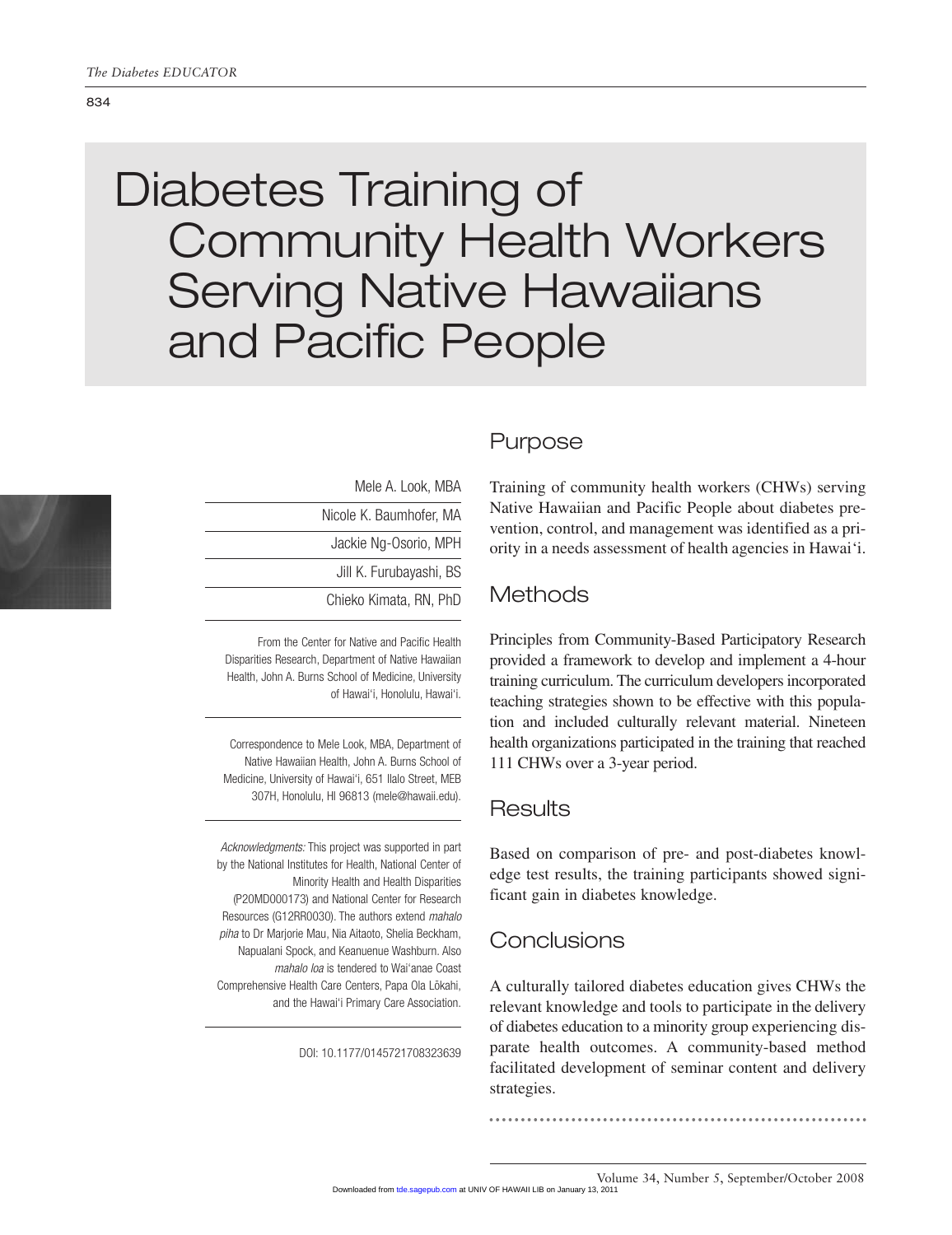ative Hawaiians have among the highest<br>
trate of type 2 diabetes incidence in the<br>
United States.<sup>1</sup> Generally, Pacific<br>
Islanders and other Pacific People such as<br>
Filipinos are also overrepresented in this<br>
disease, part rate of type 2 diabetes incidence in the United States.<sup>1</sup> Generally, Pacific Islanders and other Pacific People such as Filipinos are also overrepresented in this cultural factors, and possibly genetic predisposition contributes to the overrepresentation of Native Hawaiians and other Pacific Peoples (NHPP) with diabetes.<sup>3</sup> Community health workers (CHWs) are increasingly being used by health agencies serving minority populations and have been shown to be effective in various settings including NHPP communities. $4-13$  CHW skills are particularly suited for the follow-up and support that research indicates are important for chronic disease management such as diabetes mellitus.

Many health organizations hire CHW, and outreach workers, for skills other than clinical knowledge. A needs assessment conducted by the Center for Native and Pacific Health Disparities Research at the Department of Native Hawaiian Health in the University of Hawai'i's John A. Burns School of Medicine, of health agencies in Hawai'i, identified the need for specific training in diabetes education for CHW to increase capacity to serve NHPP. To address this need, the Center facilitated the development and implementation of a culturally relevant diabetes education program for CHW serving NHPP communities as part of an information dissemination initiative. Principles from Community-Based Participatory Research (CBPR) were used throughout this diabetes education effort.

# **Community Health Workers and Health Disparities**

The CHW is defined as a member of a particular community who works as a bridge between the healthcare system and community members.<sup>14,15</sup> Commonly, CHW do not have formal health training and serve in roles to provide cultural mediation, informal counseling and social support, culturally appropriate health education, advocating for individual and community needs, increasing access to care, and building individual and community capacity.15–17 Studies have demonstrated that CHW are effective members of the healthcare team in health conditions including: diabetes, cancer, HIV/AIDS, and substance abuse.<sup>5,7,18</sup> While the utilization of CHWs has fluctuated over the past few decades, their use is becoming

more popular, especially as bridges between health disparate minority populations and the established medical system.6,8,11–13,19,20 CHW also plays an important role in indigenous populations affected by health disparities such as Native Hawaiians, Alaska Natives, and American Indians.5,6,8–10,19,21,22

The use of CHWs in diabetes treatment and management is particularly appropriate because the condition requires a large self-care component that CHW skills can support such as outreach, education, skills training, assisting with goal setting, patient social support, and case management. Also, much of the standard diabetes education materials often do not have direct cultural relevance to recent immigrants or indigenous populations such as Native Hawaiians. CHW often act as linguistic and conceptual translators to help guide patients through the medical system and encourage proper self-management. There have been several studies that document the effectiveness of CHW in diabetes education programs as well as behavioral interventions.<sup>5-13,23</sup> In June 2007, this journal published a supplement on promising approaches to diabetes self-management, and more than half of the interventions had incorporated CHW into their programs.24 Norris et al, in 2004, performed a review of 18 studies which used CHW as liaisons or educators in diabetes education management and control interventions.<sup>7</sup> In these studies, CHW performed a variety of different functions: peer mentors, educators, translators, navigators, and coordinators.7 Many of the studies reviewed indicated that CHW involvement made a positive impact on program outcomes whether that was behavioral changes, physical activity levels, glucose monitoring, glycemic control, or diabetes knowledge.7

In Hawai'i, CHWs are used extensively by community health centers, federally established Native Hawaiian Health Care Systems, homeless shelters, and other health and social service agencies. Agencies often hire CHW without health training to function as outreach workers, case managers, and interpreters. These CHW become involved in health issues related to leading chronic diseases, specifically, type 2 diabetes, heart disease, and cancer. Yet, disease-specific training has not been formally available for CHW in Hawai'i.

#### **Methodology**

A needs assessment of diabetes education and information conducted with 20 community health agencies across the state of Hawai'i, by the Center for Native and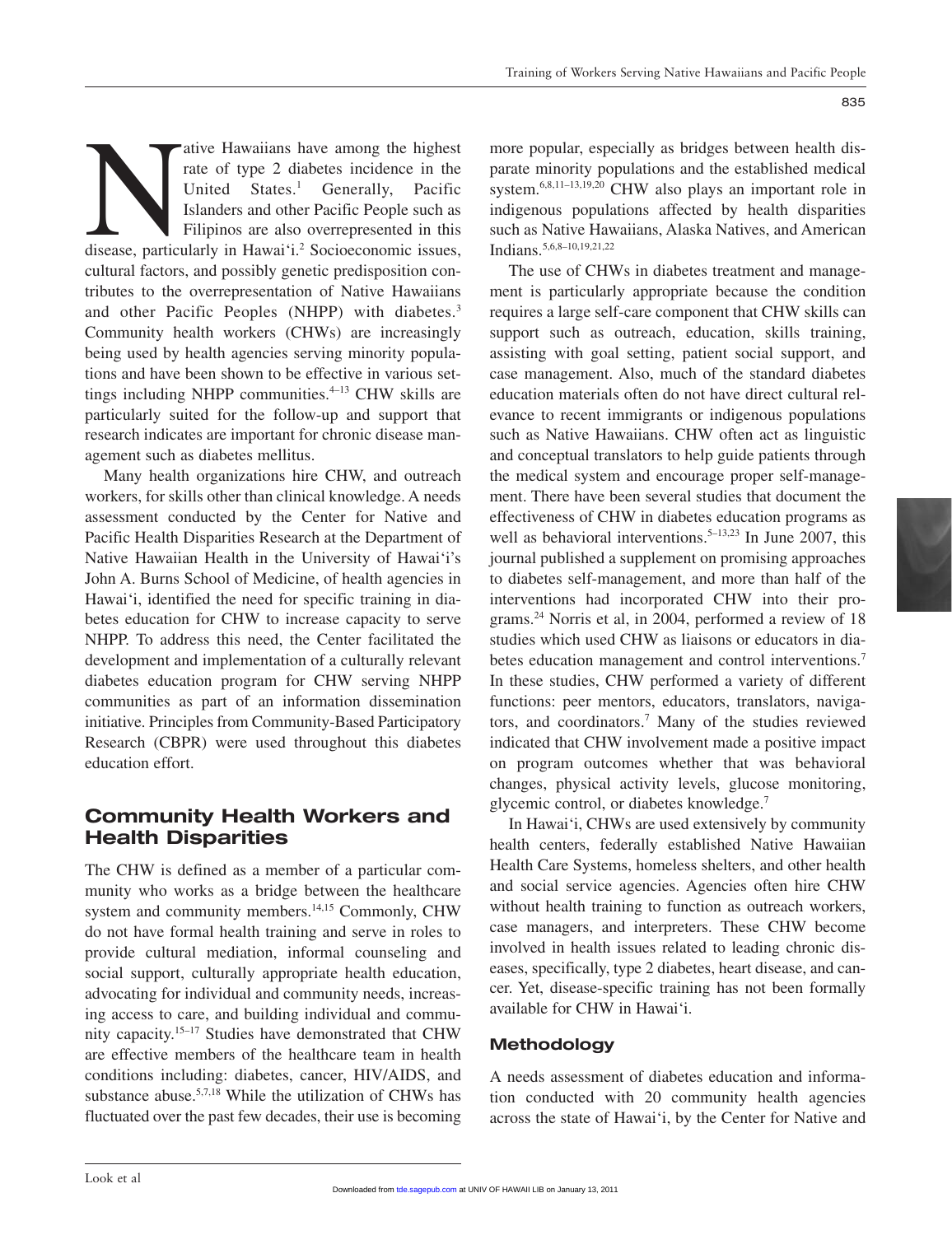#### 836

#### Table 1

Teaching Strategies and Cultural Components of Seminar

| <b>Teaching Strategies</b>    | <b>Cultural Components</b>                                                           |
|-------------------------------|--------------------------------------------------------------------------------------|
| Small class size              | NHPP language & definitions                                                          |
| Multidisciplinary instructors | Cultural practices as positive examples                                              |
| Community-based instructors   | History of NHPP                                                                      |
| Rotation of instructors       | Cultural food preferences                                                            |
| Group learning exercises      | Photos of NHPP in lectures                                                           |
| Case Studies                  | Pacific graphics in lectures                                                         |
| <b>Skits</b>                  | Establish personal, geographic, familial connection between instructors and students |
| Role models                   | Provide in-language and culturally relevant diabetes education material              |
| Role-playing exercises        |                                                                                      |
|                               |                                                                                      |

Pacific Health Disparities Research, identified diabetesspecific CHW training as a priority activity to improve diabetes prevention, control and management for NHPP. These agencies reported they had neither resources nor expertise to develop and conduct staff training and have been unable to find suitable CHW diabetes education training programs in their communities. Although not a research initiative, the Center used a Community Based Participatory Research (CBPR) framework as a guide to develop, implement, and evaluate a diabetes education seminar for CHW. CBPR is defined as a collaborative research approach in which researchers and community members share an equal amount of power in terms of project design, implementation and evaluation.25,26 This framework integrates several perspectives and balances integrity of scientific evaluation method with community priorities. A common goal of CBPR is achieving social justice or community well-being. Unlike traditional research methodology CBPR is based upon 3 concepts: co-learning by researchers and community members, power sharing, and mutual ownership of both process and outcomes. Another notable difference is the community is involved with the identification of the problem as well as the design of the study to identify the solution. Community input and feedback is also incorporated throughout the evaluation and outcome dissemination. The increased time required to adhere to CBPR principles is often cited as a significant drawback to this approach although community satisfaction with the process and product is frequently higher.<sup>26</sup>

Increasing CHW knowledge about diabetes was a primary objective of the seminar. The secondary objective was to increase capacity of community health organizations by developing staff as instructors for health education classes. Consistent with CBPR principles, the curriculum and teaching strategies were developed in collaboration with CHW and other staff from 3 different health organizations who serve NHPP. The curriculum developers prioritized materials and approaches that were (1) interactive, (2) facilitated the delivery and retention of information, and (3) culturally relevant to NHPP (Table 1).

The curriculum developers incorporated teaching strategies that balanced classroom lectures with case studies, role playing, and group learning. They also integrated NHPP history, language and cultural practices into the curriculum. Educational research with NHPP has shown that these approaches create "culturally authentic environments" that facilitate learning.<sup>27,28</sup> Instructors were mostly NHPP and were encouraged to incorporate cultural practices, such as establishing personal, familial, and geographic connections to students. For example, the instructors were asked to incorporate personal anecdotes relevant to diabetes as an initial basis for class discussion. A key strategy in the development of the course was to have a team of instructors for the course. The teaching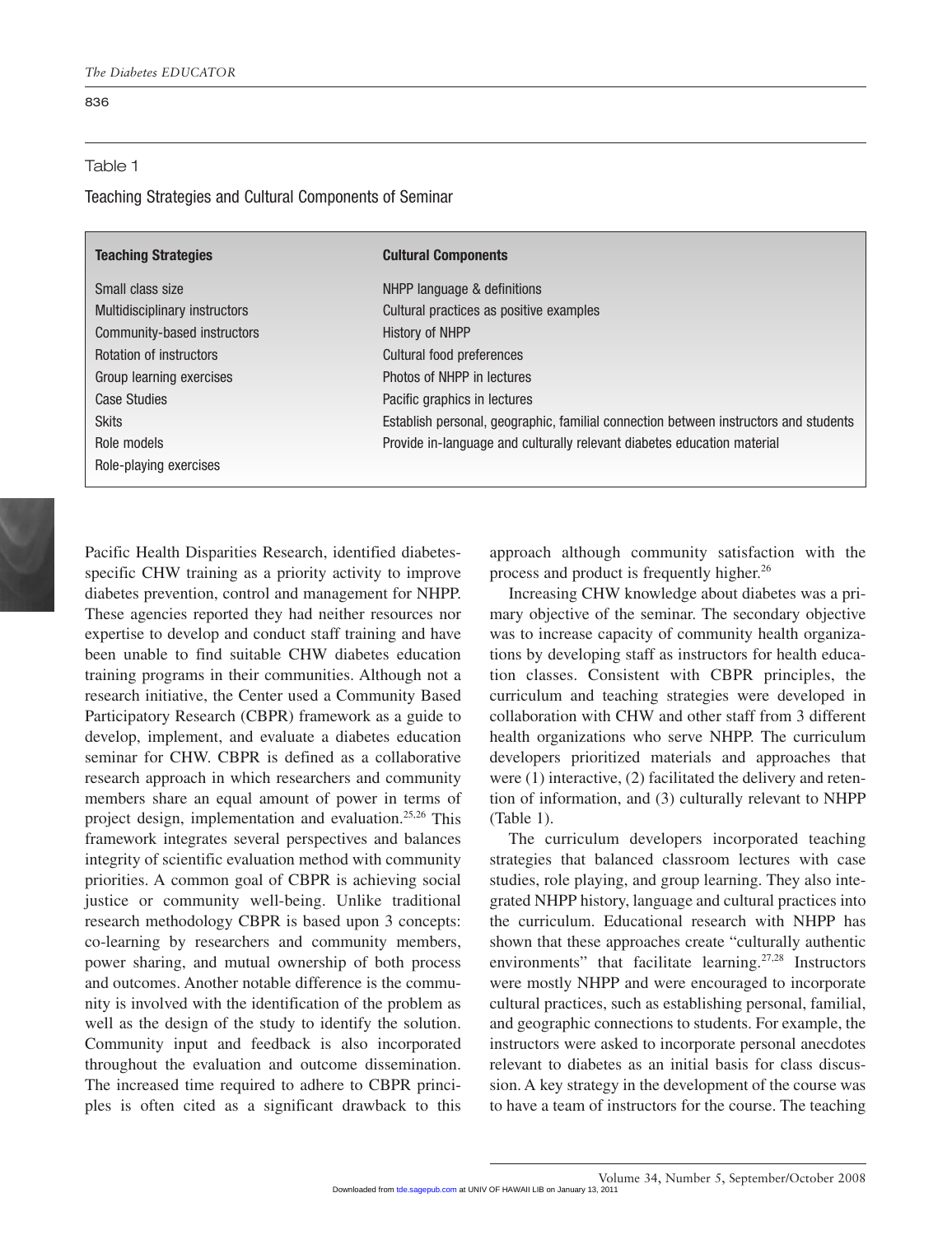team was composed of a health educator, a clinician, and a senior CHW. When possible, the instructors were recruited from the community to further the capacitybuilding within agencies and community-based resources. The developers also believed it was important to broaden the CHW exposure to role models, resources, and multidisciplinary perspectives. They also anticipated that a rotation of instructors during the seminar would increase attention and information retention.

The 4-hour training, known as Diabetes 101, was comprised of 3 modules that were each 60 to 90 minutes in duration. The seminar provided an overview of the disease, prevention, treatment, and strategies for CHW and client interactions. Module 1 presented prevalence, types, symptoms, risk factors, and complications of diabetes. Module 2 covered prevention of type 2 diabetes, monitoring, treatment, and information resources. Module 3 taught overcoming barriers to change, stages of change, and patient education strategies. Diabetes 101 presentation material can be viewed at the Center's Web site.<sup>29</sup> A student workbook was provided to all attendees. The workbook contained lecture notes for each module, articles on diabetes mellitus, and a list of local and Internet diabetes resources. Culturally relevant materials on diabetes, physical activity, and nutrition, such as nutritional information about traditional Pacific Island and foods, were also included. The class size was restricted to facilitate an interactive learning environment, with an average of 15 students.

Over 3 years, the seminar was taught 7 times across the state, 3 times in the urban center and in 5 rural locations. The state of Hawai'i is composed of 5 major islands, the island of O'ahu, where the state capital and 80% of the population is located is considered urban. The remaining islands are considered rural areas and are only accessible by commercial airline flights and private boat access. A total of 111 people attended the training seminars. Of the 21 health agencies invited to send staff or volunteers to attend classes, 19 (90.5%) enrolled at least 1 member of their staff. Most class members were CHW from federally qualified community health centers (FQHC) and the federally established Native Hawaiian Health Care Systems. A majority of the seminar participants, 69%, were NHPP, in addition 20% were Asian, and 6% were white. Most of the attendees, 93%, were female, which is generally proportional to the gender ratio among CHW in Hawai'i. The experience level of the CHW ranged from new hires to CHW with more than 10 years of CHW job experience.

Following the CBPR framework, a partnership was formed with a community health agency to coordinate implementation. Various venues were used for maximum dissemination of the course, including in-services at health agencies, independent classes, and a community college course geared toward outreach workers. The seminar was conducted at least once on each of the 5 main islands in the state to promote participation of rural areas.

Immediately before and after the seminar, students were administered a pre- and posttest to determine the effectiveness of the course on improving diabetes knowledge and to assess the relevance of the curriculum to NHPP communities. The test was adapted from a diabetes attitude survey (DAS-3) and a diabetes knowledge test (DKT), both created and validated by the University of Michigan's Diabetes Research and Training Center.<sup>30,31</sup> The tests contained 11 straight-forward and nontechnical questions: 8 multiple choice and 3 True/False questions that also asked for a short explanation. Results from 5 of the 8 classes taught produced acceptable data which was analyzed by paired t tests using an SAS-FSP database.

Satisfaction surveys were administered at the completion of the course. The surveys asked 3 short answer questions and gave 9 statements. The short-answer questions inquired about areas of greatest and least satisfaction and areas needing improvement. For the statements, participants could respond on a 3-point Likert scale, of agreement or disagreement. The scaled statements inquired about instructors, materials, course length, and complexity. Completed satisfaction surveys were tallied and percentages developed based on total number of responses. The qualitative responses were categorized and tallied by frequency of response.

## **Results**

In total, 5 classes, 2 from urban settings and 3 from rural communities, yielded viable results for 63 attendees that completed the course. During the first 2 classes conducted, the knowledge test was still in the development process and those results were not included in the final data analysis. Table 2 shows the results from urban groups, rural groups, and both groups combined in the total. Means were calculated based on the difference between the mean posttest score and the pretest score. Significance was indicated by a  $P$  value of  $\lt$  0.05. As Table 2 indicates, there was an overall statistically significant improvement in mean test scores of  $1.92 (P < .0001)$ ,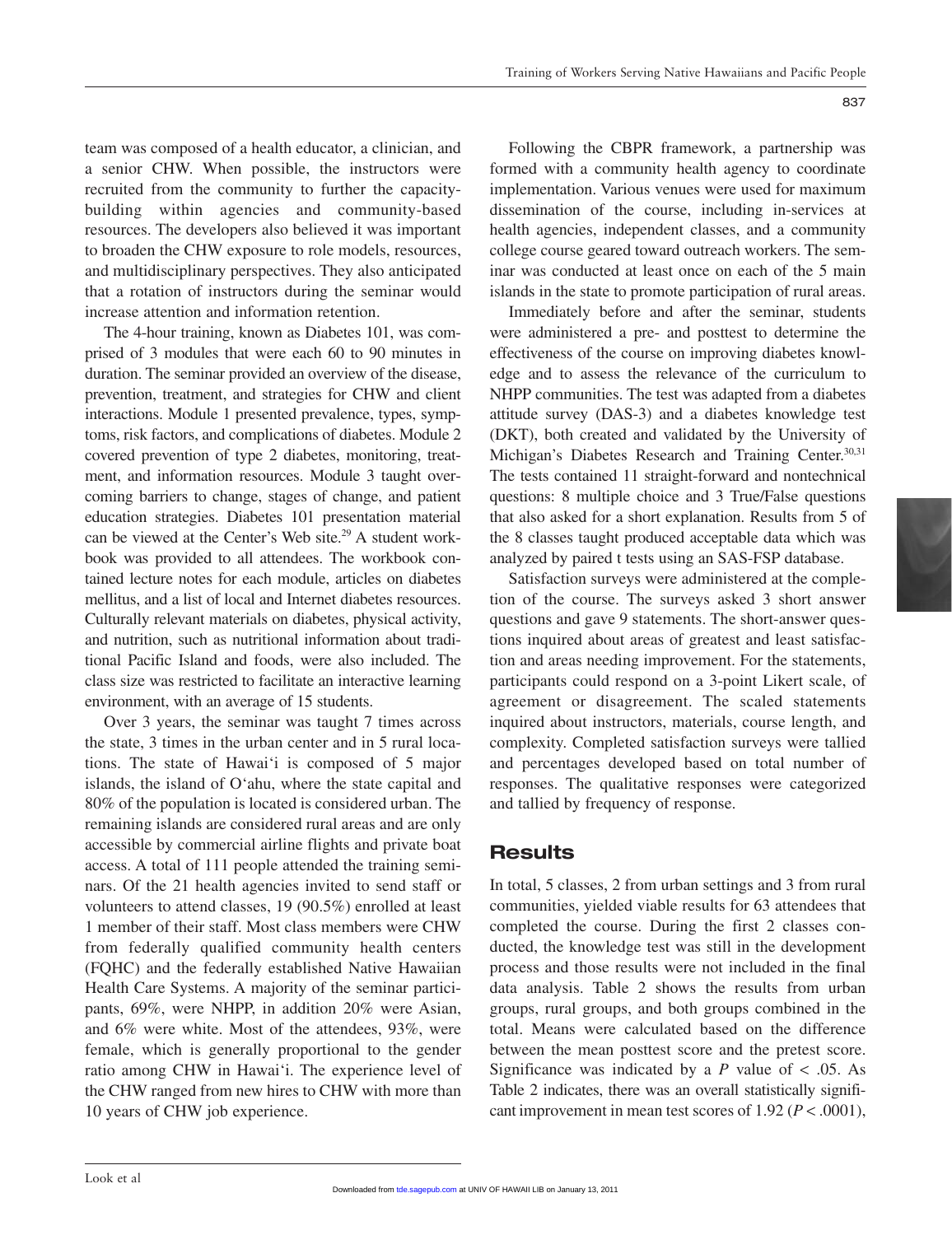#### 838

#### Table 2

CHW Knowledge Test Scores for Urban, Rural and All Groups

|                              | <b>Urban</b> | <b>Rural</b> | <b>Total</b> |
|------------------------------|--------------|--------------|--------------|
| $\mathsf{n}$                 | 33           | 30           | 63           |
| Mean Pretest score (SD)      | 9.06(1.98)   | 9.57(2.10)   | 9.30(2.04)   |
| Mean Posttest score (SD)     | 11.42(.75)   | 11.00(1.17)  | 11.22(.99)   |
| Mean Postscore-Prescore (SD) | 2.36(2.044)  | 1.43(1.91)   | 1.92(2.02)   |
| $P$ value                    | < 0.001      | .0003        | < .0001      |

or a 20.97% increase. Collectively, the urban classes had greater improvement, with a slightly lower mean pretest score and slightly higher posttest score than the rural classes. The improvement for the urban classes was 2.36 in mean score, an increase of 26.05%. The rural classes improved less with an increase of 1.43 mean score, a 14.94% increase.

The satisfaction survey results from these classes indicated a high rate of approval with the course. There was complete agreement from all participants that the course provided useful information about diabetes, its risk factors, and complications. There was 87.3% agreement that the course provided useful information about diabetes management and that the language used was easily understood. Qualitative analysis of the 3 short-answer evaluation questions indicated specific aspects of the seminar most appealing to the participants. Appreciation for the information provided was the most frequently identified as the "best" aspect of the course. Specifically mentioned was the clarity of the information and presentation of relevant examples. Approximately a quarter of the class members gave favorable mention to the interactive orientation of the course, with the role-playing exercises most frequently identified. There was also satisfaction with the speakers, even though there was a rotation of different speakers for the classes. The greatest dissatisfaction noted in both the scaled and open-ended questions was the short duration of the course, with many advocating for a longer length of training time for the material covered.

## **Conclusions**

As CHWs become increasingly used in the management and care of chronic diseases, it will become progressively more important that training be available to increase their disease-specific knowledge. Diabetes 101 is a unique training for health information dissemination because the culturally tailored curriculum gives CHW the relevant knowledge and tools necessary to assist in the delivery of diabetes self-care and management information to Native Hawaiian and other Pacific Island community members. The use of instructors who have cultural knowledge of Native Hawaiian and Pacific communities, culturally appropriate curriculum and teaching methodology, and the dissemination of community relevant materials have all been important components of this program.

Limitations for this program evaluation did exist. The evaluation was not designed to identify what aspect of the course had the most impact in improving scores. Therefore, we are unable to determine which strategy or material had the most impact on the gain in knowledge. Also, the seminar accepted all individuals referred by health agencies resulting in a wide range of experience and educational background of attendees. Limited demographic information was gathered and information such as level of education and age were not collected. A final limitation is the lack of any longitudinal testing to evaluate long-term knowledge retention.

As shown in the analysis training's knowledge and attitude test score, we can determine that a culturally relevant course, such as Diabetes 101, is a good method for diabetes information dissemination to CHWs in Hawai'i. The success of the course can be measured by both the overall improvement of scores and the positive feedback received in student satisfaction surveys. The somewhat higher rate of improvement for the urban group compared with the rural group indicates, however, that

Volume 34, Number 5, September/October 2008 Downloaded fro[m tde.sagepub.com](http://tde.sagepub.com/) at UNIV OF HAWAII LIB on January 13, 2011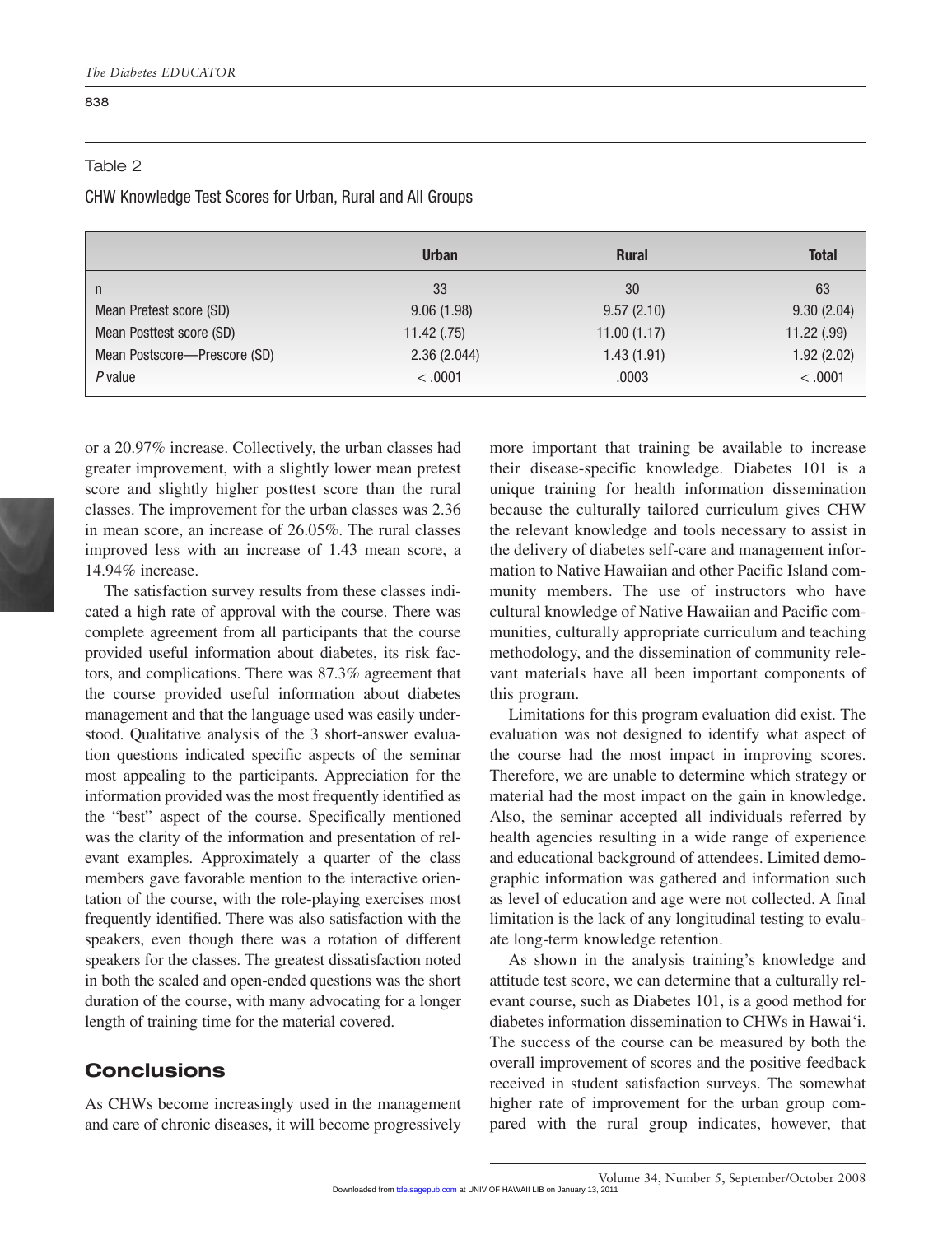modified teaching strategies or materials may need to be considered for geographic locations.

Utilization of the CBPR framework in this initiative benefited both the quality of the course content, teaching strategies, and implementation efforts. It also served to create ownership and interest in the seminar which likely added to the level of participation by numerous health agencies. Keeping with CBPR principles, all of the Diabetes 101 curriculum and class material are available to the 20 health agencies involved with this initiative through password-protected Web site. While collaboration efforts mandated by the CBPR process increased the time required for development and implementation, the increased knowledge and high interest in the seminar make it worthwhile.

To continue the success of Diabetes 101, the Center has recently developed a second course, Kidney 101, which focuses on kidney health and managing the kidneyrelated consequences of diabetes. Kidney 101 is a 2-hourlong seminar and is taught as a partnership between the Center for Native and Pacific Health Disparities Research and the Hawai'i chapter of the National Kidney Foundation. This course also uses the approach of interactive multidisciplinary teaching methods, small class size, and culturally relevant curriculum. Sustainability efforts to permeate the course into the various communities in Hawai'i have been an integral strategy since the development of the course. Recently, 4 different organizations, 3 health agencies and 1 educational institution, have independently adopted the Diabetes 101 approach and materials to use for training of health professionals.

#### **References**

- 1. Mau MK, Glanz K, Severino R, Grove JS, Johnson B, Curb JD. Mediators of lifestyle behavior change in Native Hawaiians: initial findings from the Native Hawaiian Diabetes Intervention Program. Diabetes Care. 2001 Oct;24:1770-1775.
- 2. Office of Health Status Monitoring. Behavioral Risk Factor Surveillance Survey, 2004. Honolulu, Hawai'i: Hawai'i Department of Health; 2005.
- 3. Furubayashi JK, Look MA. Type 2 diabetes in Native Hawaiians and Pacific Islanders in Hawaii. Pac Health Dialog. 2005;12:103-110.
- 4. Fisher EB, Brownson CA, O'Toole ML, Anwuri VV, Shetty G. Perspectives on self-management from the Diabetes Initiative of the Robert Wood Johnson Foundation. Diabetes Educ. 2007;33(suppl 6:)216S-224S.
- 5. Humphry J. Overcoming social and cultural barriers to care for patients with diabetes. West J Med. 1997;167:138-144.
- 6. Fedder DO, Chang RJ, Curry S, Nichols G. The effectiveness of a community health worker outreach program on healthcare utilization of West Baltimore city medicaid patients with diabetes, with or without hypertension. Ethn Dis. 2003;13:22-27.
- 7. Norris SL, Chowdhury FM, Van Le K, et al. Effectiveness of community health workers in the care of persons with diabetes. Diabet Med. 2006;23:544-556.
- 8. Brown SA, Garcia AA, Kouzekanani K, Hanis CL. Culturally competent diabetes self-management education for Mexican Americans. Diabetes Care. 2002;25:259-268.
- 9. Griffin JA, Gilliland SS, Perez G, Helitzer D, Carter JS. Participant satisfaction with a culturally appropriate diabetes education program: the Native American Diabetes Project. Diabetes Educ. 1999;25:351-363.
- 10. McDermott R, Tulip F, Sinha A. Sustaining better diabetes care in remote indigenous Australian communities. Qual Saf Health Care. 2004;13:295-298.
- 11. Lorig KR, Ritter PL, Gonzalez VM. Hispanic chronic disease self-management: a randomized community-based outcome trial. Nurs Res. 2003;52:361-369.
- 12. Gary TL, Bone LR, Hill MN, et al. Randomized controlled trial of the effects of nurse case manager and community health worker interventions on risk factors for diabetes-related complications in urban African Americans. Prev Med. 2003;37:23-32.
- 13. Corkery E. Effect of a bicultural community health worker on completion of diabetes education in a Hispanic population. Diabetes Care. 1997;20:254-257.
- 14. American Association of Diabetes Educator Position Statement. Diabetes Community Health Workers. Diabetes Educ. 2003;29:818-824.
- 15. Witmer A. Community health workers: integral members of the health care work force. Am J Public Health. 1995;85:1055-1058.
- 16. Love M. Community health workers: who they are and what they do. Health Educ Behav. 1997;24:510-522.
- 17. Rosenthal E, Wiggins N, Borbon A. National Community Health Advisor Study. Tucson: University of Arizona, College of Public Health; June 1998.
- 18. Swider SM. Outcome effectiveness of community health workers: an integrative literature review. Public Health Nurs. 2002;19:11-20.
- 19. Satterfield DW, Lofton T, May JE, et al. Learning from listening: common concerns and perceptions about diabetes prevention among diverse american populations. J Public Health Manag Pract. 2003;(suppl):S56-S63.
- 20. Keyserling TC, Samuel-Hodge CD, Ammerman AS, et al. A Randomized trial of an intervention to improve self-care behaviors of African-American women with type 2 diabetes: impact on physical activity. Diabetes Care. 2002;25:1576-1583.
- 21. Heath G. Community-based exercise and weight control: diabetes risk reduction and glycemic control in Zuni Indians. Am J Clin Nutr. 1991;53:1642S-1646S.
- 22. Leonard B. Zuni Diabetes Project. Public Health Rep. 1986;101:282-288.
- 23. Lujan J, Ostwald SK, Ortiz M. Promotora diabetes intervention for Mexican Americans. Diabetes Educ. 2007;33:660-670.
- 24. Promising Approaches to Diabetes Self-Management: Lessons from the Diabetes Initiative of the Robert Wood Johnson Foundation. Diabetes Educ. 2007;33(suppl 6):S123-S224.
- 25. Steckler A, Dawson L, Israel BA, Eng E. Community health development: an overview of the works of Guy Steuart. Health Educ Q. 1993;(suppl 1):S3-S20.
- 26. Viswanathan M, Ammerman A, Eng E, Gartlehner G, Lohr KN, Griffith D, Rhodes S, Samuel-Hodge C, Maty S, Lux, L, Webb L, Sutton SF, Swinson T, Jackman A, Whitener L. Community-Based Participatory Research: Assessing the Evidence. Rockville,